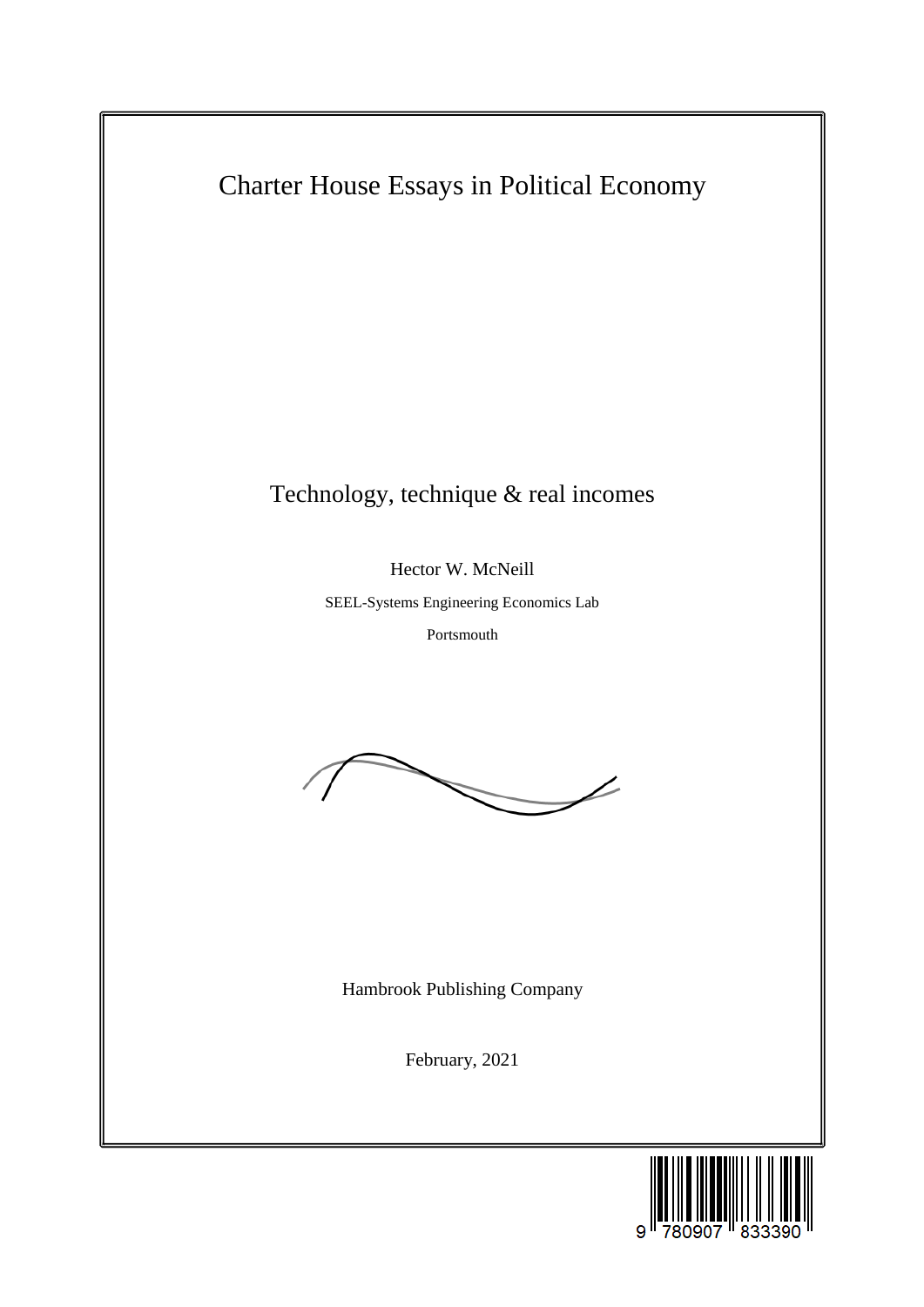## Charter House Essays in Political Economy

*Charter House Essays in Political Economy are a public record of selected papers produced by the Real Incomes Approach to Economics also known as RIO-Real Incomes Objective.*

*Charter House Essays in Political Economic is published by HPC-Hambrook Publishing Company.*

Title: Technology, techniques and real incomes; © 1975-2021 Hector Wetherell McNeill; HPC, 2021, ISBN: 978-0-907833-39-0.

Date of publication: 15<sup>th</sup> February, 2021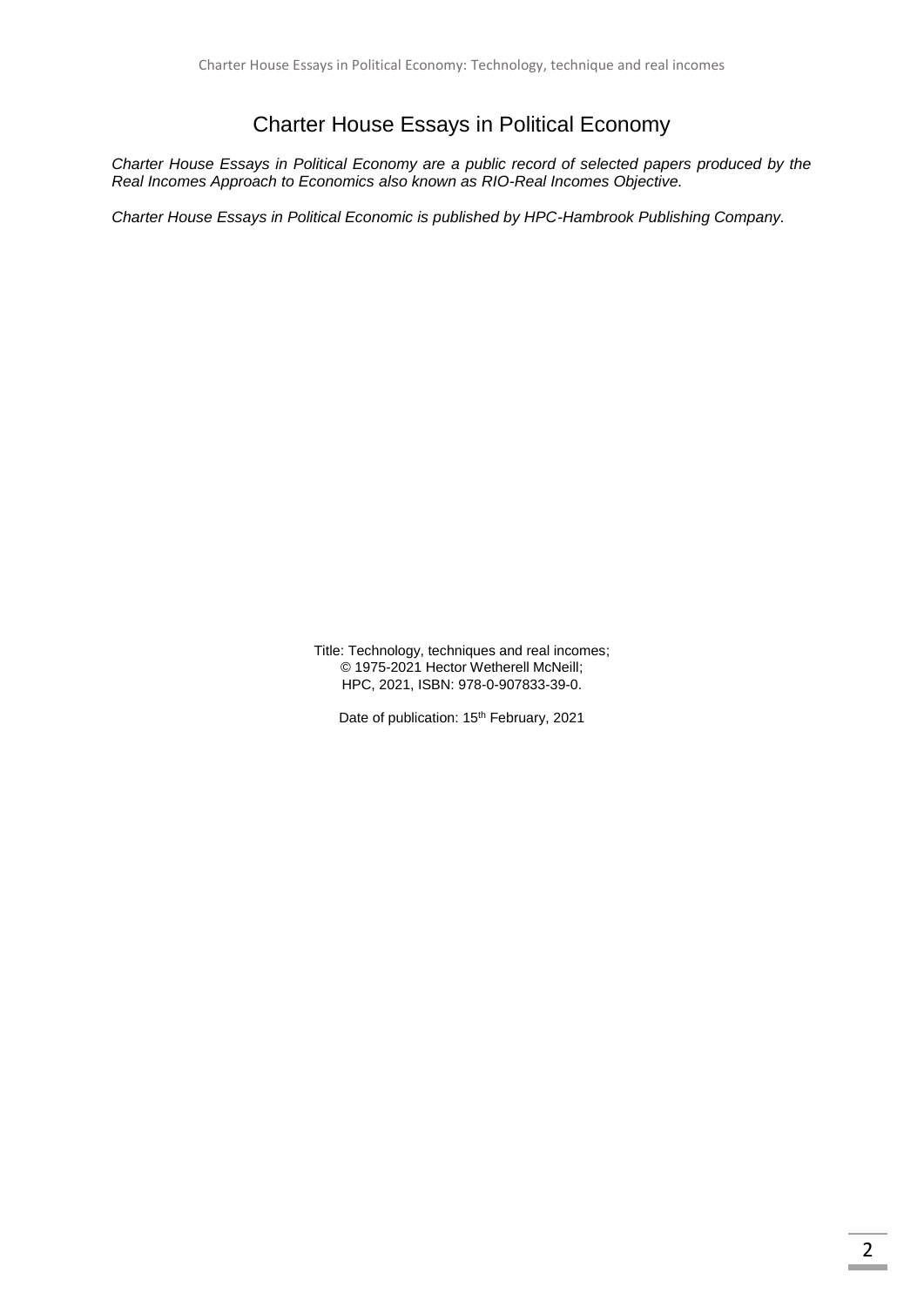# Technology, technique & real incomes

In the second Economic Brief, "Why the purchasing power of wages falls" reference was made to the Say Model which considers the economy to gravitate to an equilibrium between supply side production of goods, services and capital goods and this process affording wages that, in sum, constituted consumption or demand. Say also made clear the importance of entrepreneurs in organizing the transactions and running the different sectors to adjust to imbalances.

This Brief expands more on this role to explain why in the panic surrounding events linked to money management, causing wild speculation before 1929 and hoarding of money and saving in the 1930s, caused a breakdown in the Say Model. As emphasised in the previous brief this failure was caused by poor money management exacerbated by the irresponsible behaviour of most governments in a race to the bottom to maintain competitive status through devaluations.

It is worth noting that the normal way of managing the economy under the gold standard, and before Bretton Woods, was to raise international competitivity by imposing lower wages. Naturally this would lower domestic demand generated from wages and make lower exchange-rate-adjusted priced domestic output more attractive to foreign buyers. This routinely cavalier way of managing the incomes of the majority of the population was the result monetary policy, as macroeconomic management policy, being completely divorced from essential concepts of notions of supply side production efficiency. The role of economic management on the supply side having a central role in protecting the wellbeing of the majority had been eroded by the dominance of monetary policy decision priorities. We are describing here conditions during a period when many countries were only just transitioning to a state of universal suffrage; the working population had no real means of influencing policy decisions.

John Maynard Keynes was frustrated with the then mainstream economic theory as taught at Cambridge University because it was incapable of explaining the persistence of the slump afflicting Britain, the USA and other countries. In his solution, which he considered to be a new economic theory, published in 1936 as, "*The General Theory of Employment, Interest and Money"*, it was evident that he had not included much concerning entrepreneurship or technological means of reducing costs; in reality he had an overriding desire to propose something to reduce main challenge of high unemployment through managing what he understood, money.

# Technology and techniques

It so happens that in the same year as the publication of Keynes' General Theory, Theodore Wright<sup>1</sup> published a paper that described the learning curve. This gave rise to generic law which evolved into a reliable framework for forecasting cost declines as a function of cumulative production. More specifically Wright's Law is a reliable basis for predicting the impact of tacit knowledge on the productivity of processes involving human learning. It can be used to extend this analysis to plan savings from current production to invest in better production techniques leading to moderated or even lower unit prices. This can result in a rise in the purchasing power of wages, in many cases it can also result in rises in nominal wages.

# Keynesianism as a technological desert

The General Theory had been written before Wright's publication but even without this, Keynesianism makes no substantive reference nor provides any central function for learning and technological productivity in lowering prices and raising real incomes and wages.

Keynesianism ignores the central role of productivity in avoiding slumps and maintaining consumption and demand at equilibrium levels. As a result, Keynesianism as a whole is devoid of any structural motivations or incentives that help guide the behaviour of economic units towards greater competitivity

<sup>1</sup> <sup>1</sup> Wright, T*., "Factors Affecting the Cost of Airplanes"* , Journal of Aeronautical Science, Volume 3, No.2, pp. 122- 128, 1936.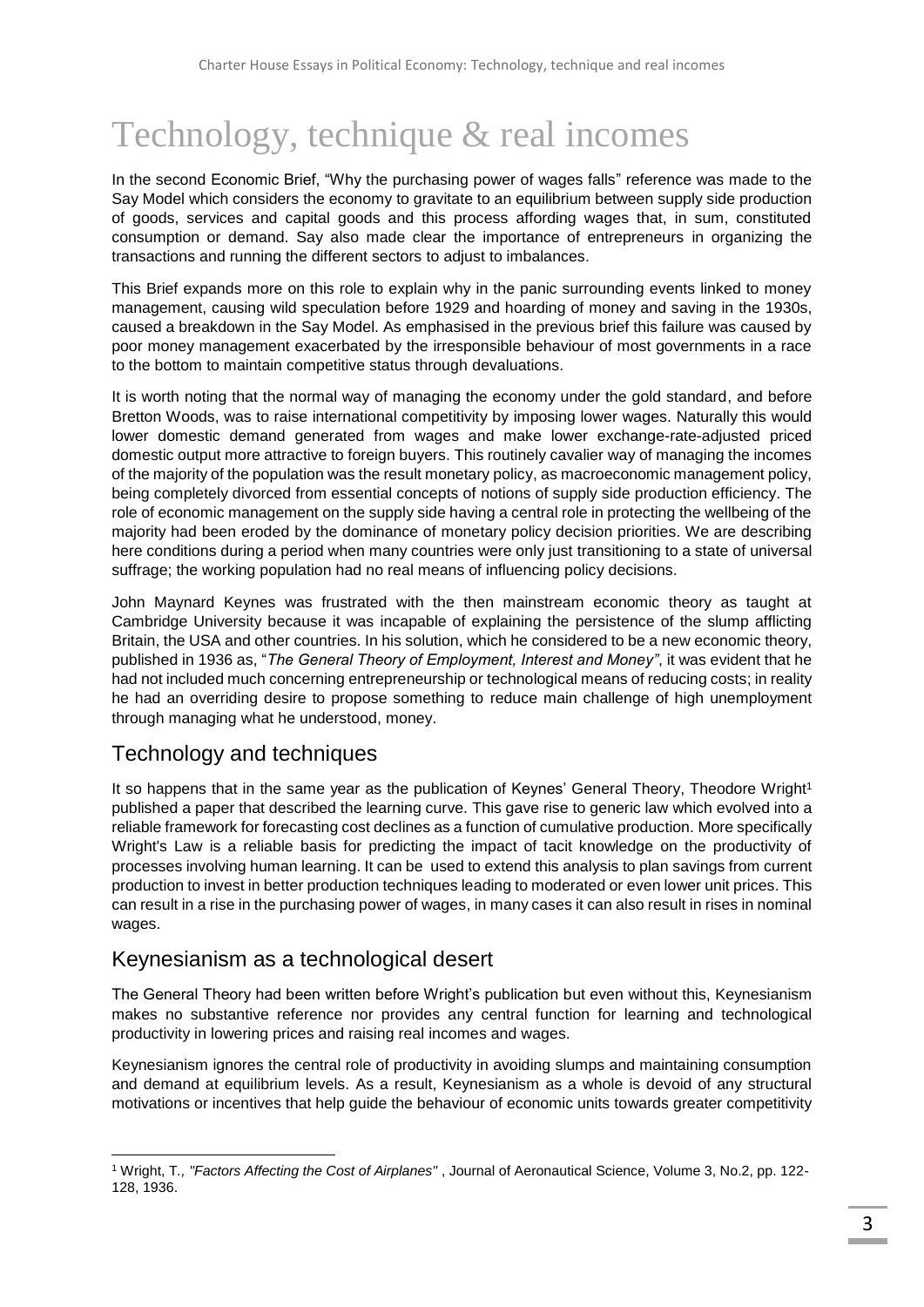to raise consumption and demand through adjustments in productivity and wage levels to maintain the levels of aggregate consumption or demand as a contemporary dynamic equilibrium Say Model.

Today we struggle with Keynesianism as the mainstream conventional economic theory being taught in universities worldwide as being in a serious need of a replacement.

## The advance in evidence and knowledge on the contribution of learning and innovation to economic growth

John Maynard Keynes died in 1946 in a period when seminal work had been or was about to be published on the central role of learning. It is now well understood that something like 80% of all real economic growth is the result of learning along the lines of Wright's learning curve analysis which increases the competence of individuals who build up skills or internalised tacit knowledge. The analysis of these processes in the form of observation and data build up easily recorded, communicated and understood information in the form of explicit knowledge<sup>2</sup>. Such information is the basis of decision analysis used to identity better ways to achieve objectives and refine processes in a process of innovation. Technology<sup>3</sup> provided the leading edge of productivity and real economic growth<sup>4</sup>.

#### Moore's law

1

In 1965, Gordon E. Moore predicted a steady rate in the increase of the increasing capabilities of placing more logical circuits onto a given area of integrated circuits known as Moore's law<sup>5</sup> has revolutionised modern digital technologies by lowering the costs and raising the processing power of digital capabilities on a constant basis.

In 2012 Wright's Law and Moore's law were compared $6$  to determine which provided the most reliable projections of performance. Most significantly, the results show that technological progress is forecastable and linked to this are reliable cost projections. These results are important for theories of technological change, and assessments of candidate technologies and economic growth policies.

The encouraging aspect of this analysis was that Wright's Law, which is more generally applicable to all economic sectors, was marginally better that Moore's Law which is exclusively linked to digital systems.

### Monetarism as a technological desert

The initiation of slumpflation in 1975, had been caused by a severe case of cost-push inflation linked to rapid rises in the international price of petroleum. In spite of the fact the copious evidence of the role of learning and technological innovation was well established by 1970, the silo nature of academia resulted in none of these factors being embedded into monetary theory. No effort was made by leading monetarists such as Milton Friedman, to incorporate the core significance of this knowledge into monetary theory.

Very clearly the solution to slumpflation was wholly a question of substitution of petroleum and the acceleration of transitions to alternative forms of energy in line with the findings of the report, "The Limits of Growth" published in 1975 by the Club of Rome. More relevant policy making at that time is likely to

<sup>&</sup>lt;sup>2</sup> Arrow, K. J., "The economic implications of learning by doing". The Review of Economic Studies. Oxford Journals. 29 (3): 155–73, 1962.

<sup>3</sup> Solow, R. M., "*Technical change and the aggregate production function*". Review of Economics and Statistics. 39 (3): 312–20 ,1957.

<sup>4</sup> Kaldor, N., "*A Model of Economic Growth*", The Economic Journal, Volume 67, Issue 268, Pages 591–624, 1957.

<sup>5</sup> Moore, G. E., "*Cramming more components onto integrated circuits*", Electronics, Volume 38, Number 8, April 19, 1965

<sup>6</sup> Nagy, B., J. Farmer, J. D., Bui, Q. M., Trancik, J. E., "*Statistical Basis for Predicting Technological Progress*", 2012, Santa Fe Institute, St. John's College, and Engineering Systems Division, Massachusetts Institute of Technology, Cambridge, MA, 02139, USA. 2012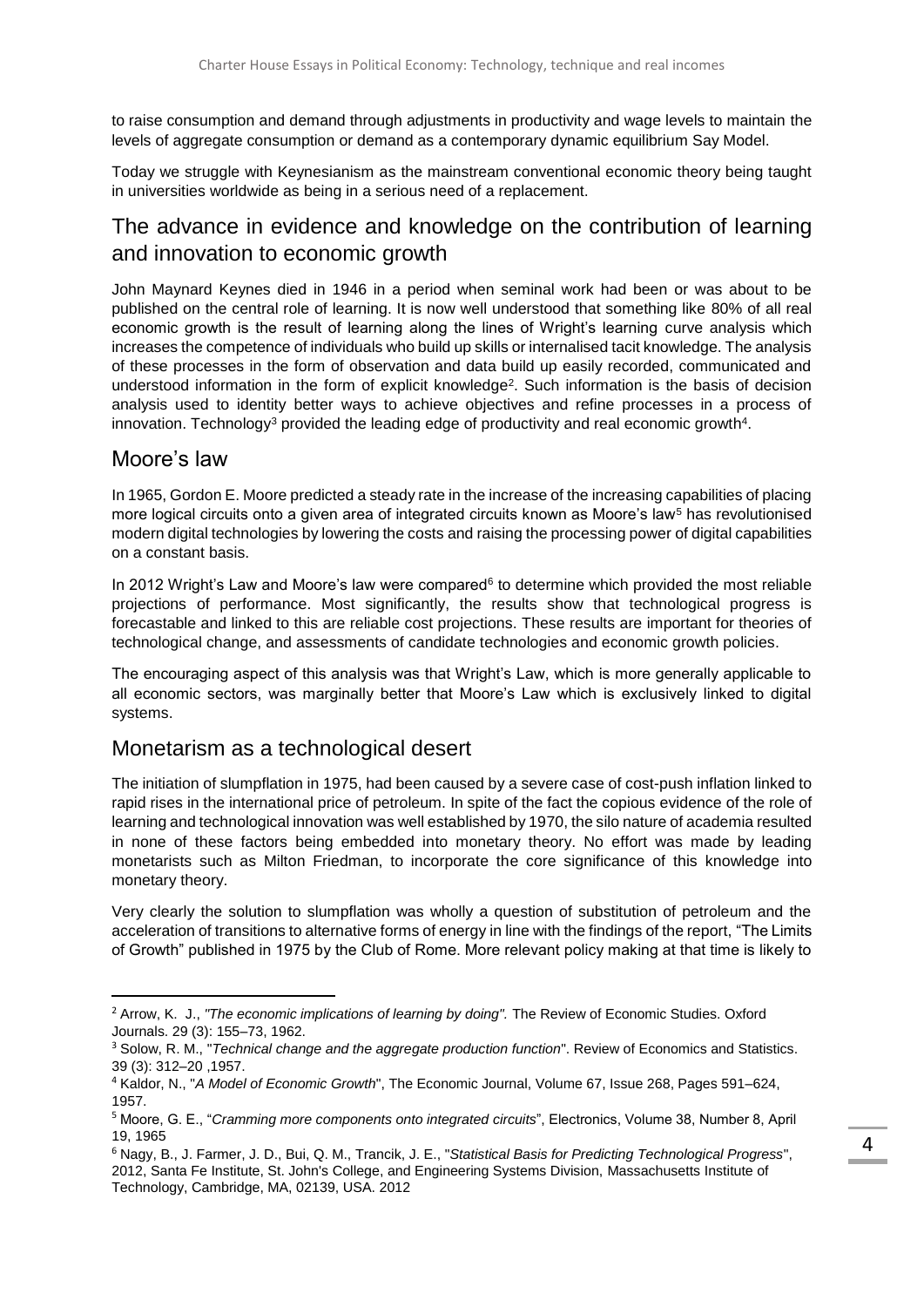have landed the planet in a far more sustainable state of affairs than we now find ourselves under the current circumstances.

The advent of slumpflation, however, resulted in many believing the inability of Keynesianism to solve this problem meant that more emphasis should be given to monetarism to "solve the issue" when there was absolutely no evidence to support this contention. The acceptance of monetarism was based on no more than assertions made by academics such as Milton Friedman.

In spite of monetarism's parallel inability to control the causes of slumpflation, even today monetarism makes no substantive reference nor provides any central function for technological productivity in lowering prices and raising real income and wages. This is because it ignores the central role of productivity in avoiding slumps and maintaining consumption and demand at equilibrium levels. Like Keynesianism, monetarism is devoid of any structural motivations or incentives that help guide the behaviour of economic units towards greater competitivity to raise consumption and demand through adjustments in productivity and wage levels to maintain the levels of aggregate consumption or demand as a contemporary dynamic equilibrium Say Model.

Today we also struggle with monetarism, like Keynesianism, as a mainstream conventional economic theory being taught in universities worldwide as being in a serious need of a replacement.

# The Real Incomes Approach

 $\overline{a}$ 

In 1975 it was clear from anyone with undergraduate or post-graduate economics training from such organizations as Cambridge or Stanford Universities, that neither Keynesianism and monetarism theory and their policy instruments could solve slumpflation. Their application would seriously prejudice constituents and yet nothing in what he had been taught as economic theory or as policy solutions, provided any mechanisms for solving the issue.

Returning to "basics" to work out how the economy operates to identify gaps in theory and practice it became evident by 1976 that there were errors in the stated causes of inflation and the significant failure in conventional theory and practice to incorporate the roles of learning in technological innovation in economic growth. As a result, having started this work in 1975 with no preconceived notions of its significance, real incomes were identified as the single most important economic indicator of economic performance and the purchasing power of wages of the majority. This work established a Real Incomes Approach to economics as the only macroeconomic theory directed at supply side decision making to augment productivity and real incomes based on changes in technology.

In this development work it was established that inflation of goods and services in the supply side economy was generally caused by cost push inflation and not by demand or money volumes<sup>7</sup>. This applied not only in the slumpflation period but also to periods of so-called price stability. This proposition has always been contested by monetarists pointing to the Quantity Theory of Money (QTM) as the "proof" rather than referring to the evidence of the mechanisms of inflation. Milton Friedman, for example, could never explain the mechanism whereby money volumes create inflation. His "explanation" was that it happens in the "long run", which, of course, is not an explanation of the mechanism. Indeed, evidence generated by 12 years of quantitative easing (QE) does not support the monetarist's position. The copious evidence of the outcome of QE shows how this atomizes the economy into at least 7 main encapsulated asset markets, which are isolated from the supply side transactional economy. These isolated markets involving a small faction of high-income individuals are highly speculative with prices driven upwards intentionally by directing QE funds into them. Offshore investment also drains QE funds resulting in reduction in onshore employment. Savings are run down because interest rates are close-to-zero. No matter how much money QE has injected, inflation in the products and services purchased by wage-earners only becomes evident as a result of cost-push inflation caused by leakage of the speculative rises in the prices of land and real estate prices, driven by QE. This is explained in more detail the document, "Why monetarism does not work". This analysis

 $7$  The case of hyper-inflation (HI) is a specific case for which I could (author) provide an explanation based on direct experience of this phenomenon in Brazil. Although there is a correlation between HI and money volumes the cause and effect can be explained by price-setters attempting to maintain their real incomes by compensating for the currency devaluation impacts on their real incomes by setting pre-empting likely future inflation by raising their unit prices.